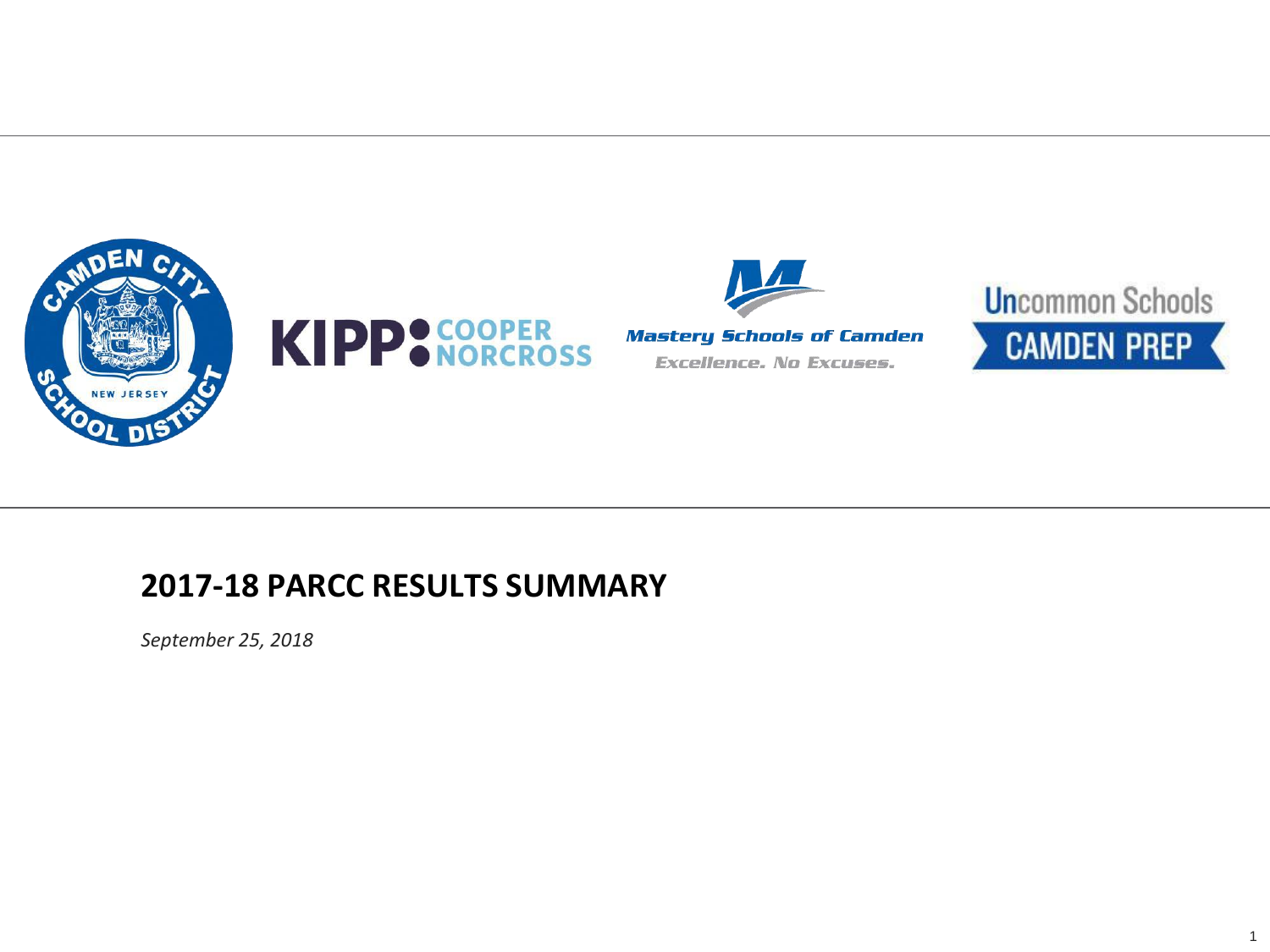**Across the City, more Camden students are achieving proficiency**

**Over 500 more Camden students achieved proficiency last year**



**CONFIDENTIAL Representing 10,000 students** Combined performance of all District and Renaissance schools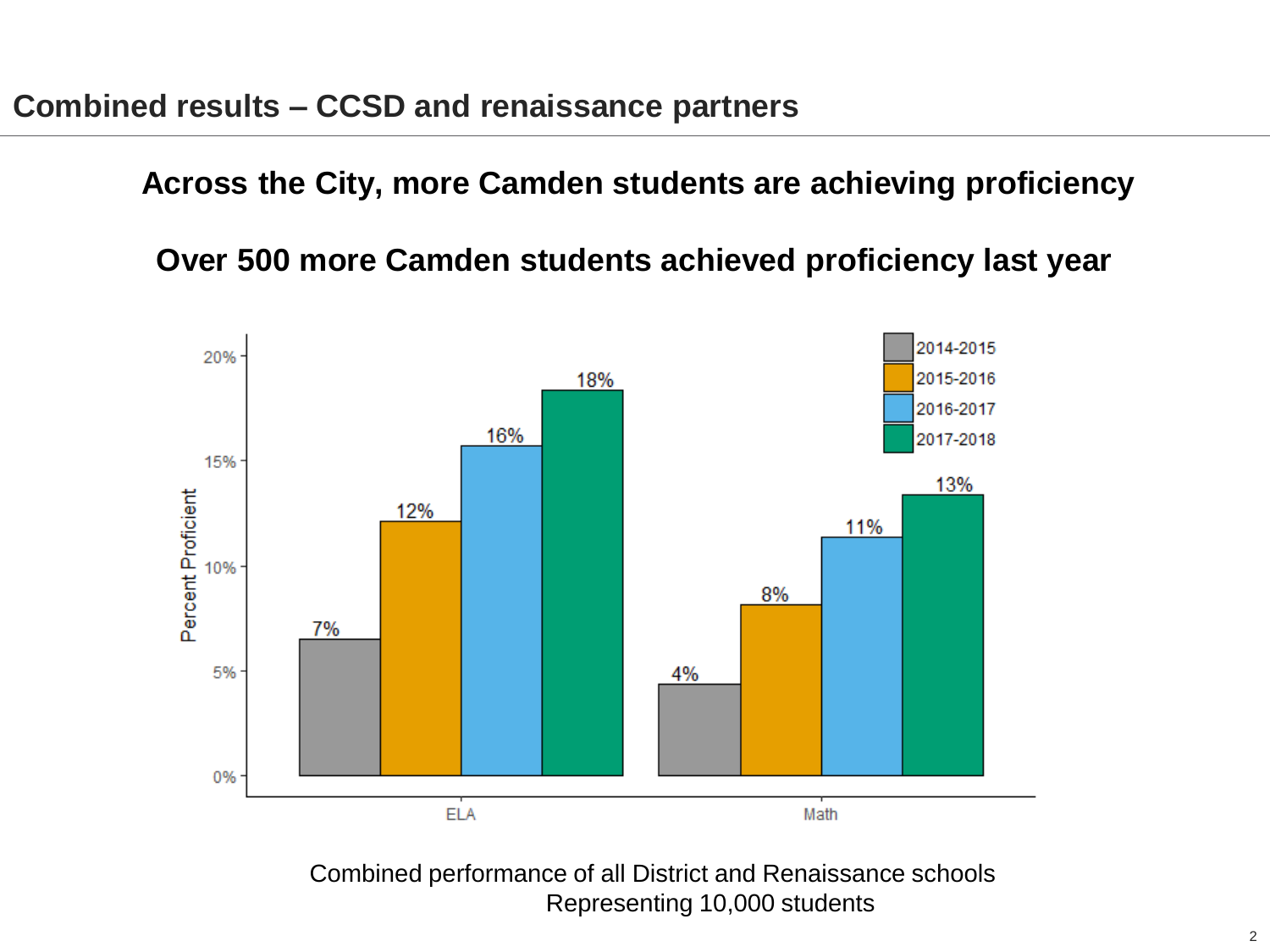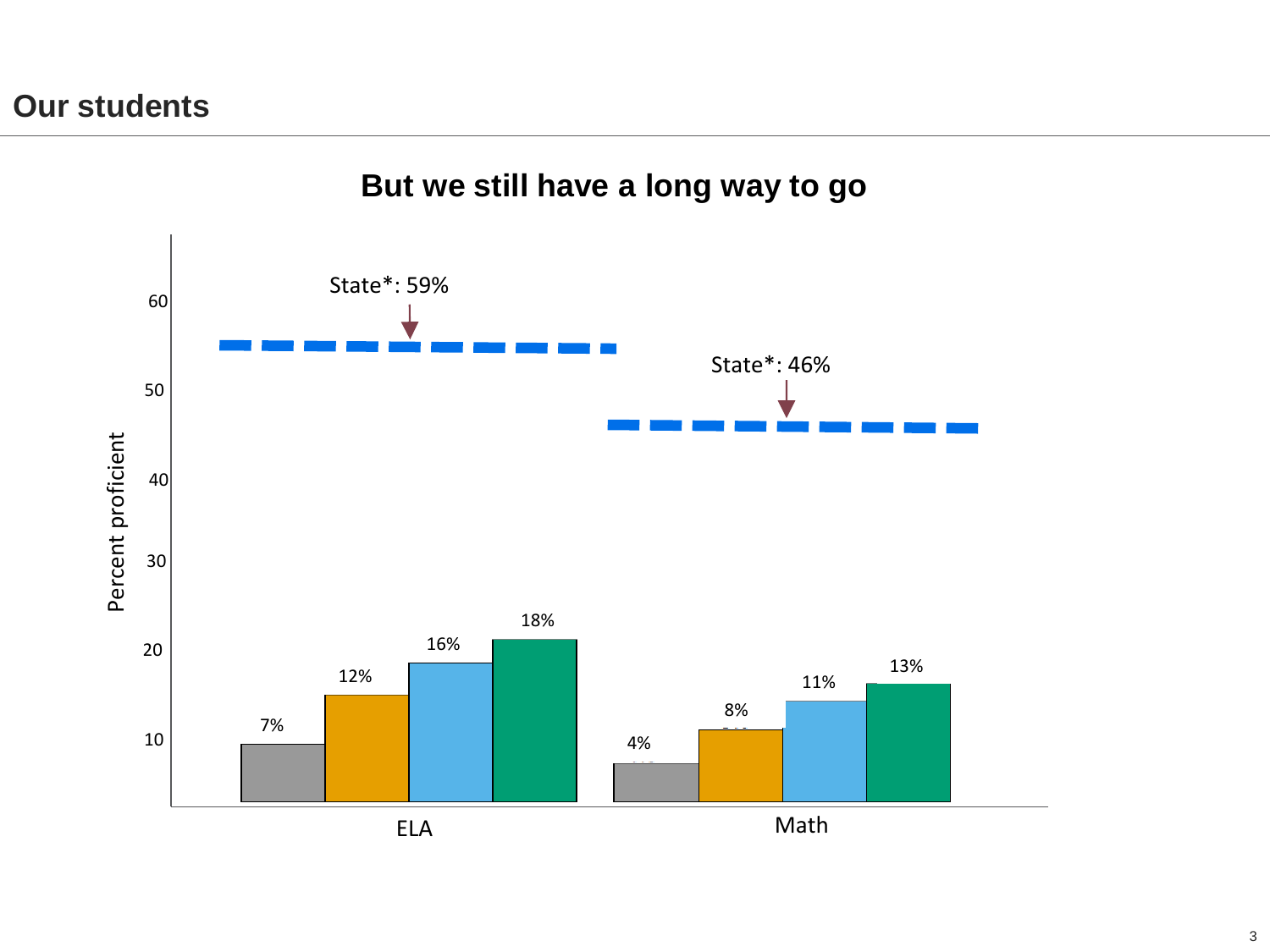### **Our students**



AssessmentYear 2017-2018

**CONFIDENTIAL DRAFT – FOR DELIBERATIVE PURPOSES ONLY**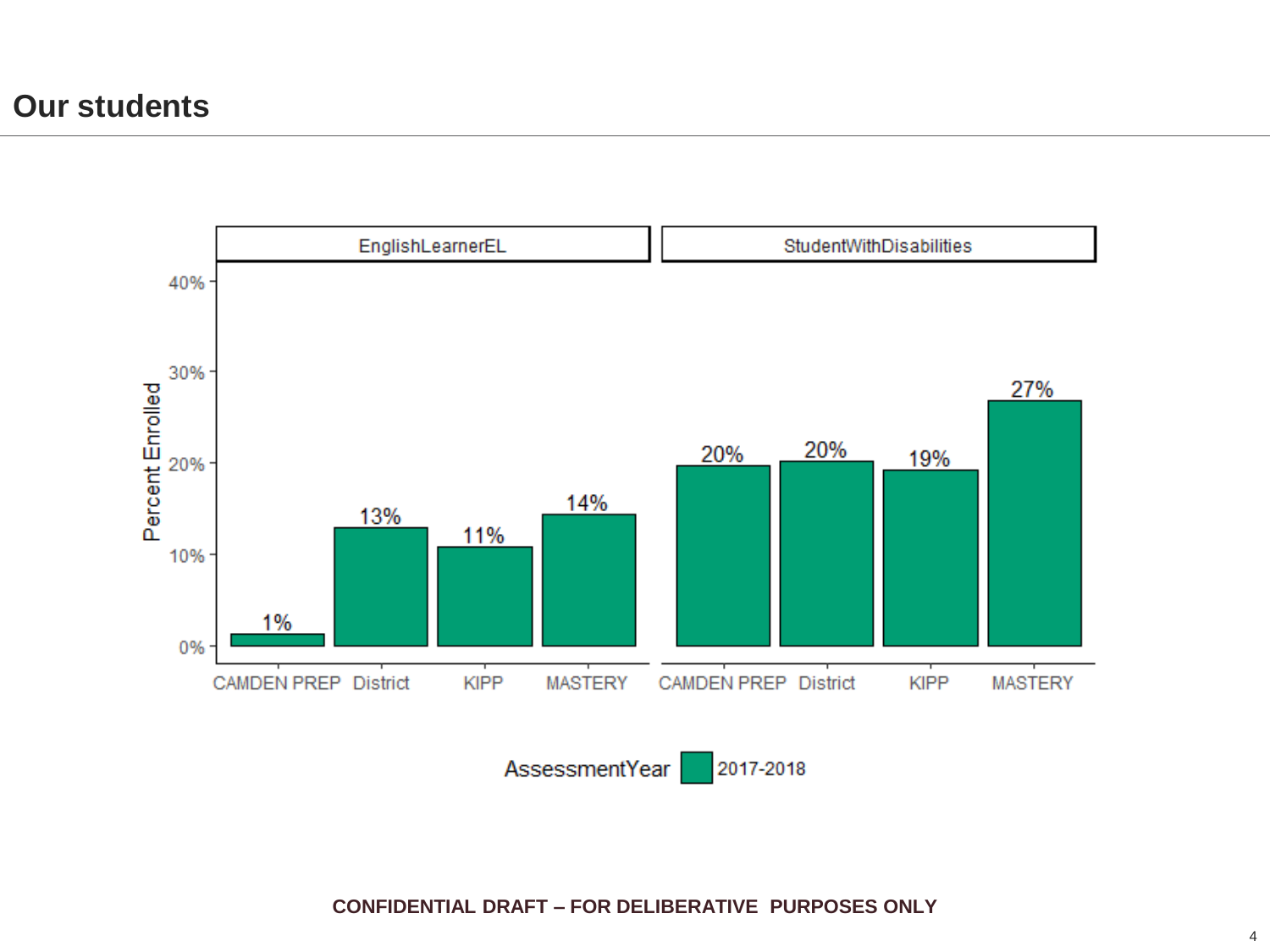

## **Elementary and family schools make steady progress**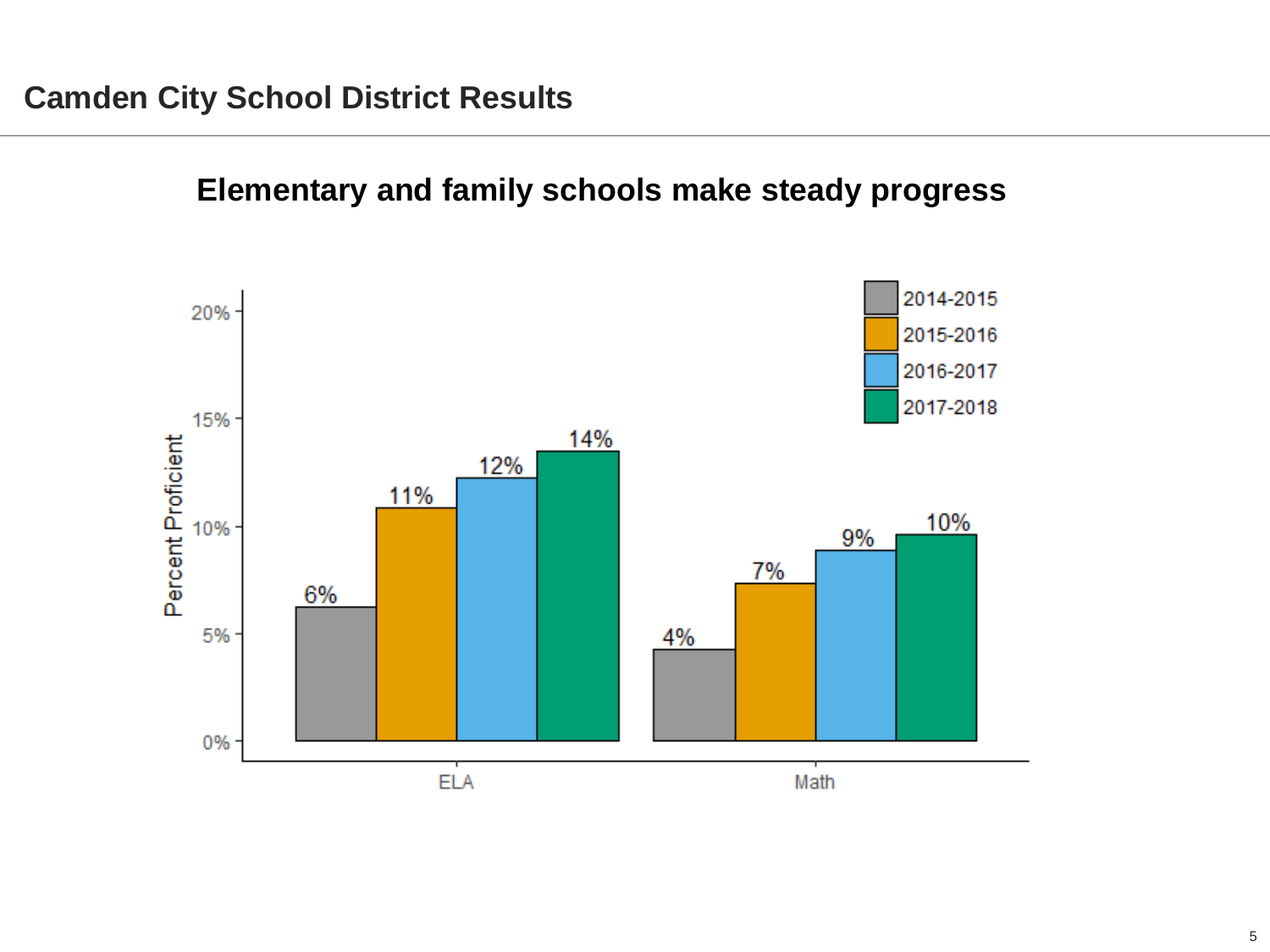#### **Camden City School District Results**

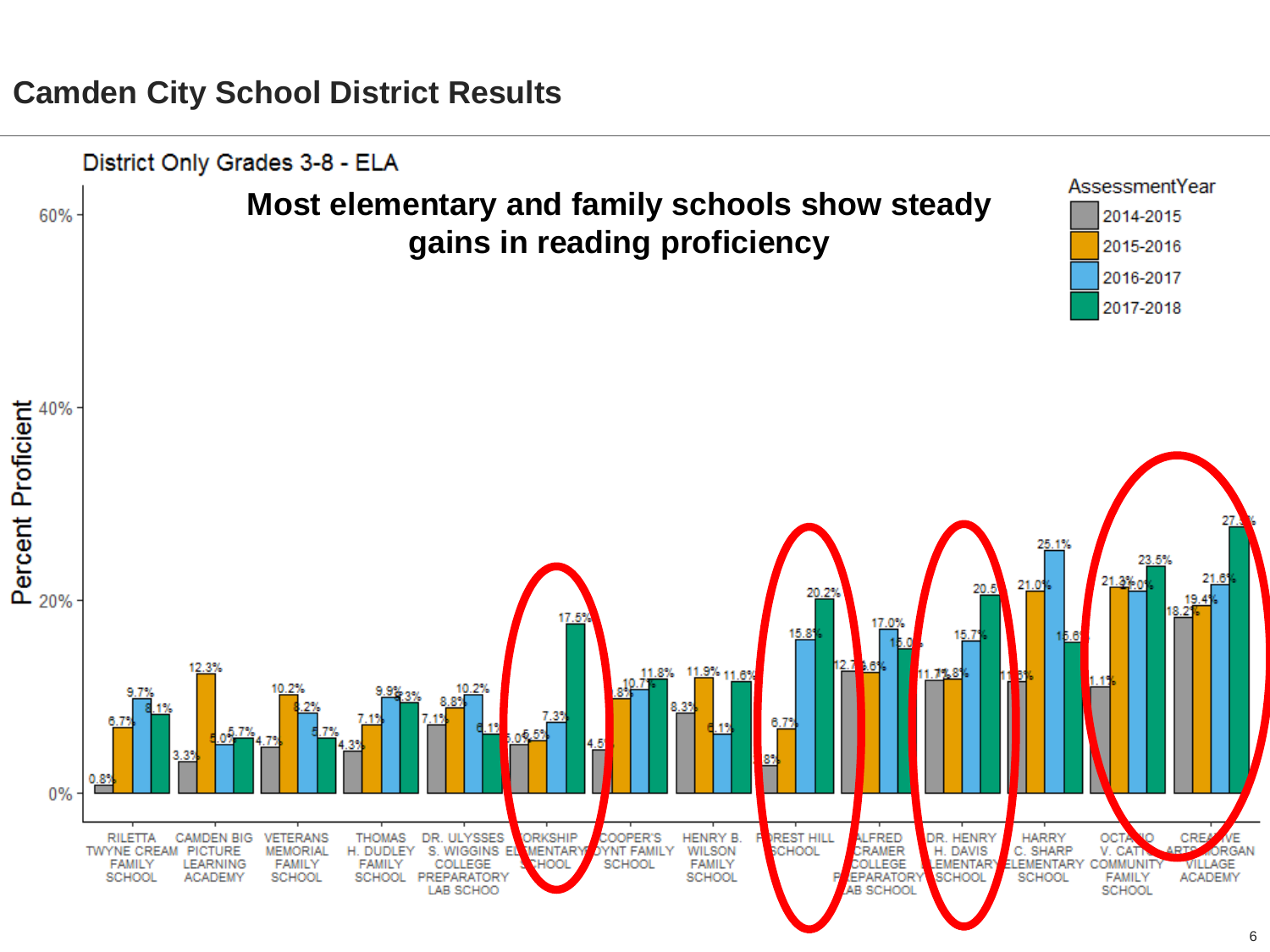## **Camden City School District Results**

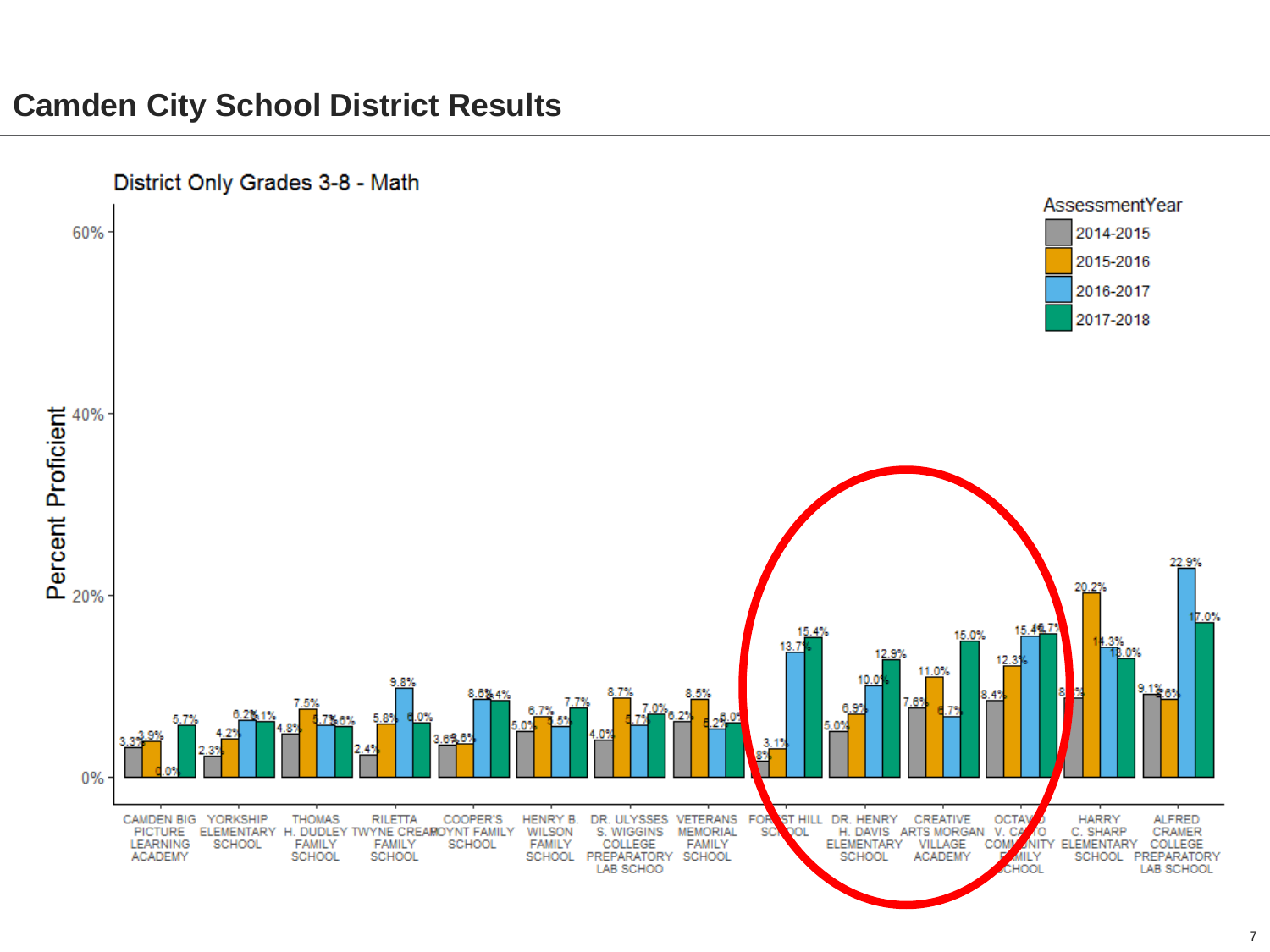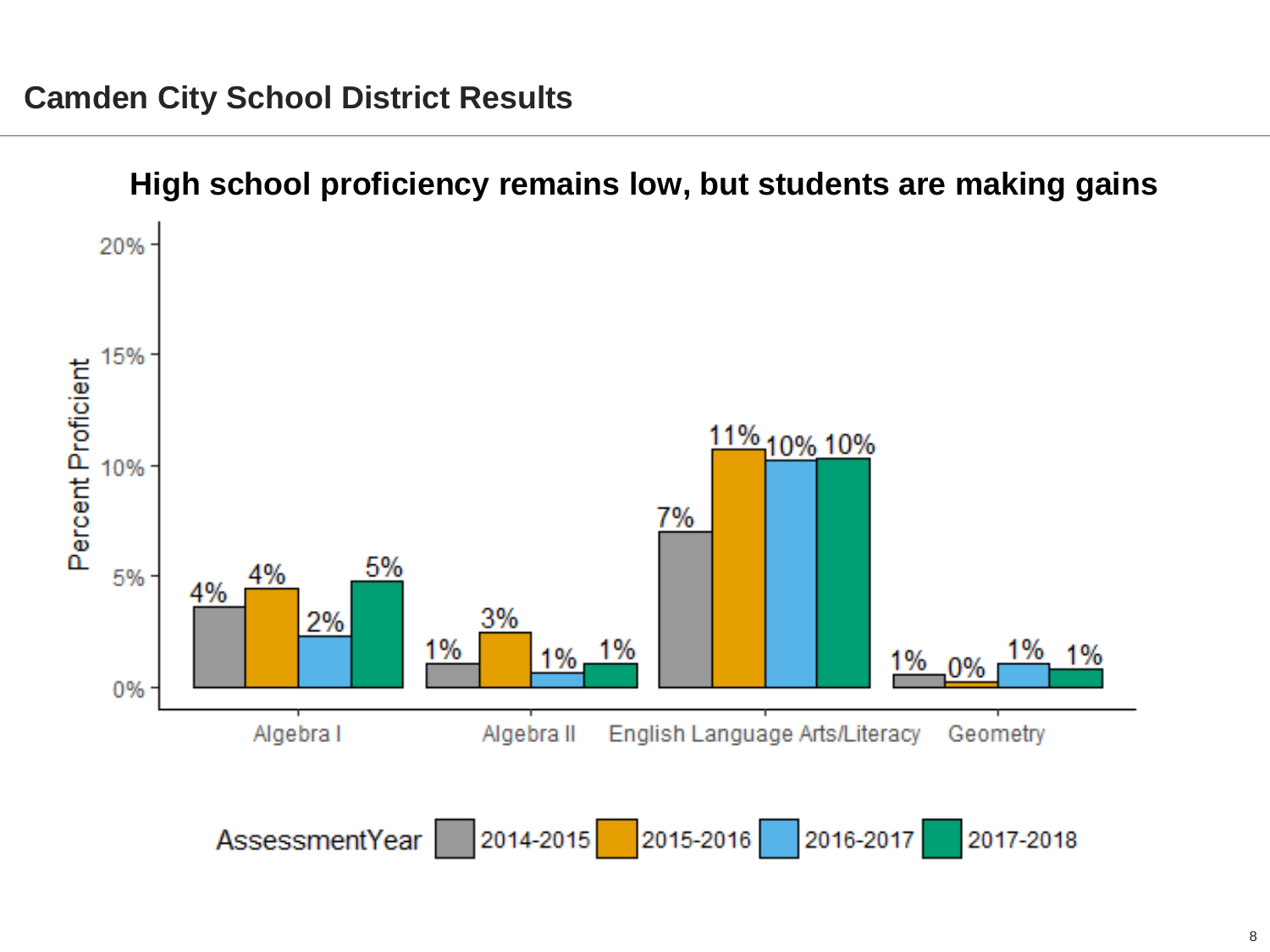**High school proficiency remains low, but students are making gains** 

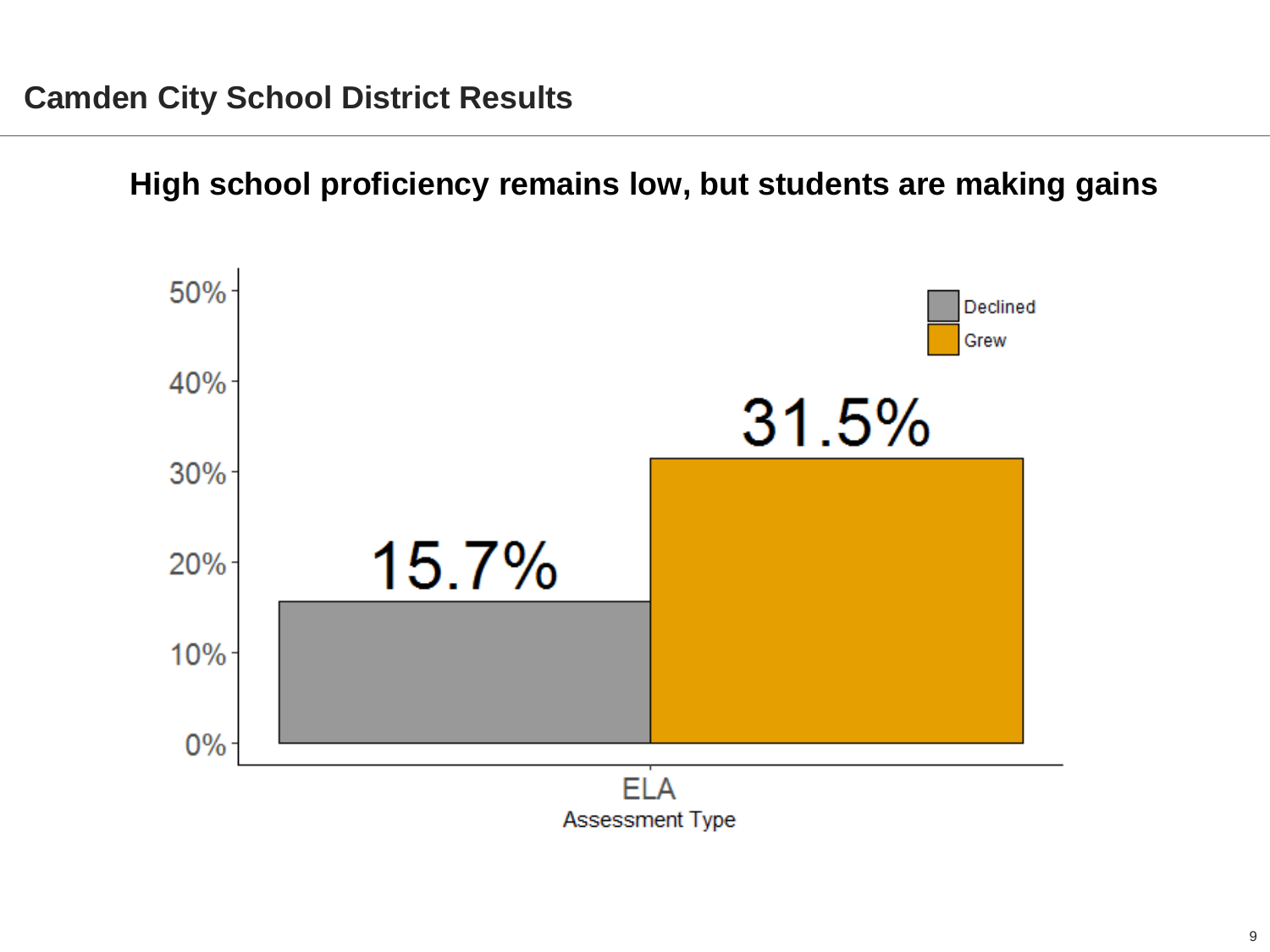# **Combined results from KIPP, Mastery, and Uncommon**

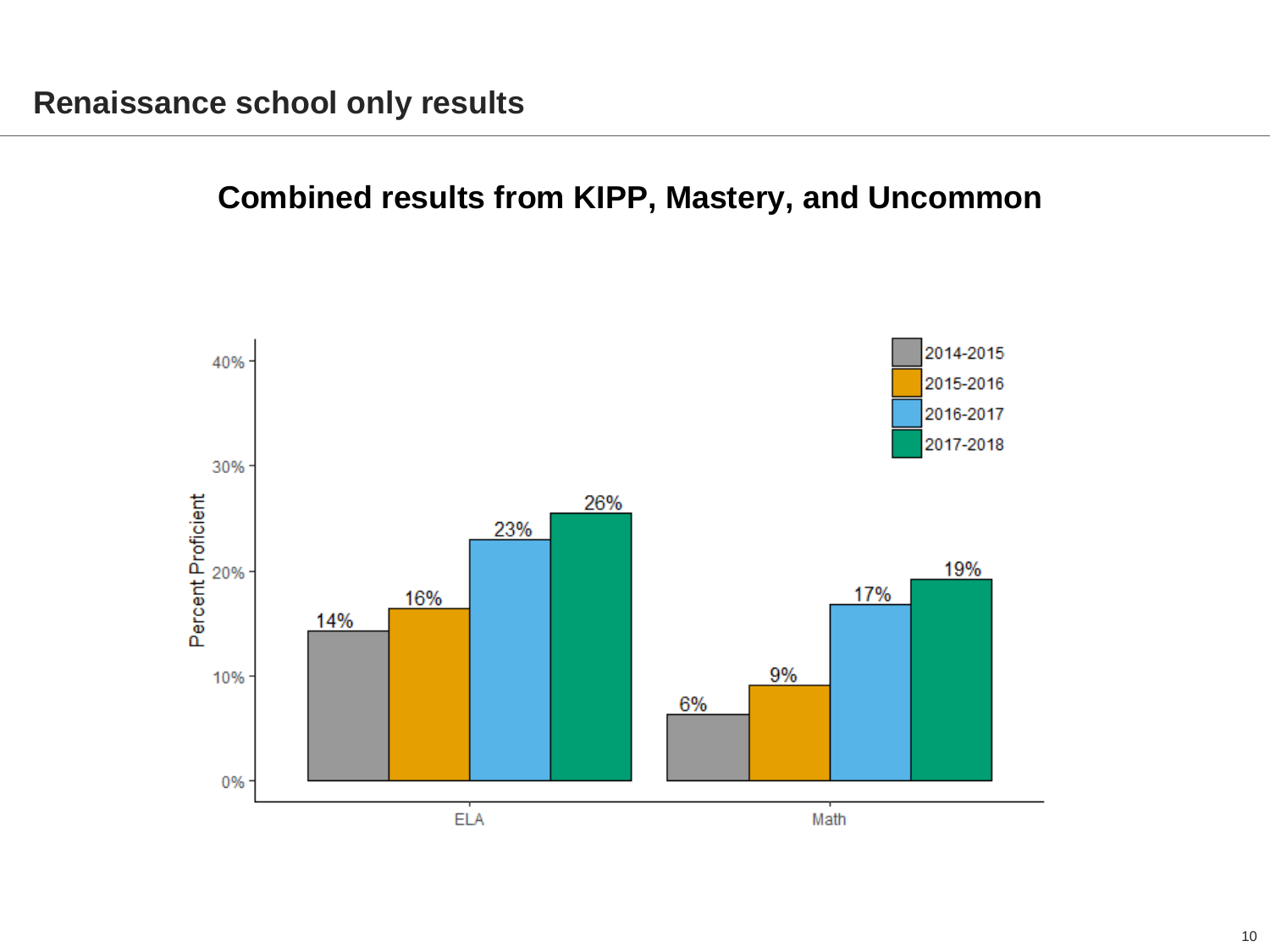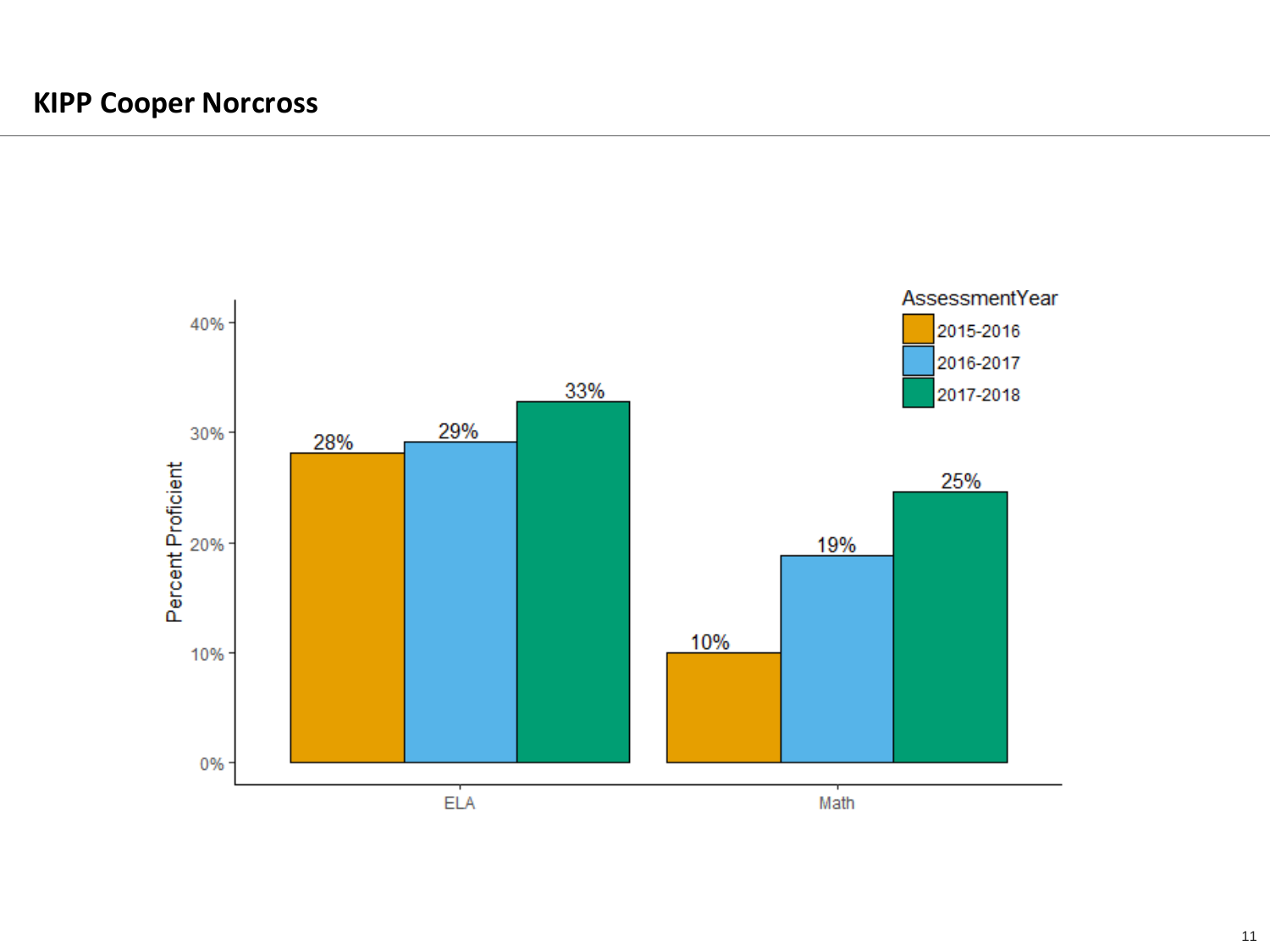